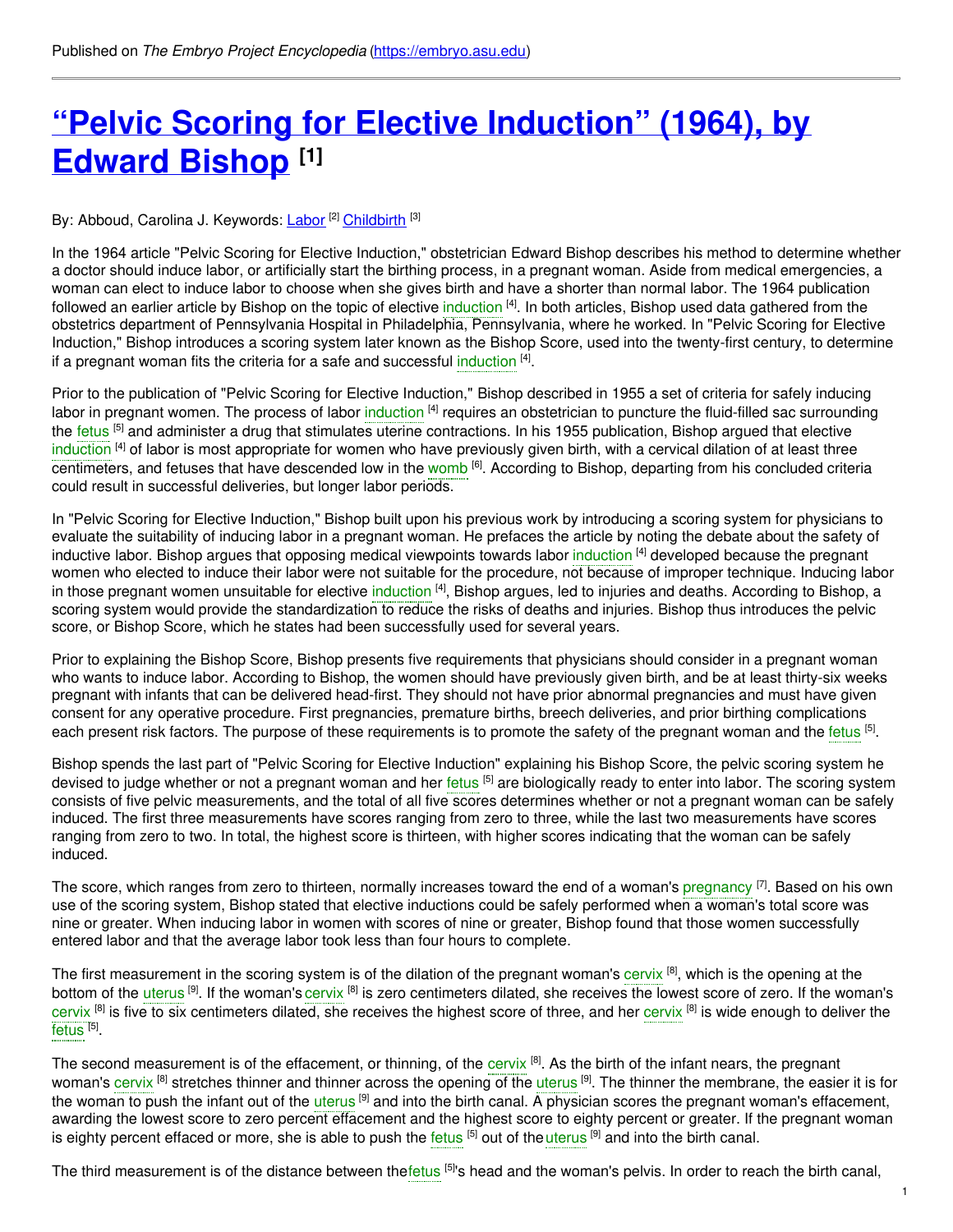the [fetus](https://embryo.asu.edu/search?text=fetus) <sup>[5]</sup> must pass between the woman's pelvic bones, which usually occurs head-first. For the Bishop Score, a physician judges how close the [fetus](https://embryo.asu.edu/search?text=fetus) <sup>[5]</sup>'s head is to the woman's pelvis and awards a score. The closer the fetus <sup>[5]</sup>'s head is to sliding between the woman's pelvic bones, the closer it is to being born, and the higher the score. If the [fetus](https://embryo.asu.edu/search?text=fetus) <sup>[5]</sup>'s head has begun to slide down the birth canal, the physician awards the highest score, and the woman is ready to give birth.

The fourth measurement is of the consistency of the[cervix](https://embryo.asu.edu/search?text=cervix) [8]. The physician feels the pregnant woman's cervix [8] and awards the lowest score of zero to a firm [cervix](https://embryo.asu.edu/search?text=cervix) <sup>[8]</sup> and the highest score of two to a sof[tcervix](https://embryo.asu.edu/search?text=cervix) <sup>[8]</sup>. If the woman's cervix <sup>[8]</sup> is soft, she is close to giving birth and ready to be induced.

The final measurement of the Bishop Score is of the alignment between th[ecervix](https://embryo.asu.edu/search?text=cervix) [8] and the birth canal. Upon examination, a physician judges the [cervix](https://embryo.asu.edu/search?text=cervix) <sup>[8]</sup> to be more toward the back of the body (the least aligned), in the middle, or more toward the front of the body (the most aligned). If a woman's [cervix](https://embryo.asu.edu/search?text=cervix) <sup>[8]</sup> is aligned with her birth canal, she is ready to give birth and receives a score of two, according to the position category of the Bishop Score.

After introducing the scoring system, Bishop explains how he determined its reliability for most pregnancies. Bishop applied the Bishop Score to five hundred pregnant women who later had natural, spontaneous births without being induced. He found that the average duration of [pregnancy](https://embryo.asu.edu/search?text=pregnancy) <sup>[7]</sup>, meaning the period of time between the scoring examination and natural delivery of an infant, was directly related to the Bishop Score. That meant that women with higher scores had spontaneous onset of labor more quickly than women with lower scores. Thus, Bishop concludes that the closer a woman is to giving birth, the higher her Bishop Score is likely to be. Bishop Scores, which predict the success of an induced labor, also aligned with the safe labors of women who were not induced. Therefore, using a Bishop Score to induce labor ensures that pregnant women give birth as close to their spontaneous due date as possible, and ensures that the [fetus](https://embryo.asu.edu/search?text=fetus) <sup>[5]</sup> has enough time to grow and develop in the<mark>uterus [9]</mark>.

Bishop concludes his article by noting that a high pelvic score well before [afetus](https://embryo.asu.edu/search?text=fetus) <sup>[5]</sup>'s due date could indicate that a premature birth might occur. Likewise, a low pelvic score near the [fetus](https://embryo.asu.edu/search?text=fetus) <sup>[5]</sup>'s anticipated due date could indicate that the due date was incorrectly calculated or the [fetus](https://embryo.asu.edu/search?text=fetus) <sup>[5]</sup> might be born past that date. In addition to predicting the best time for an inductive labor, Bishop adds that his scoring system also predicts the best time for a woman to have a cesarean section, or a surgical procedure to deliver the infant. Bishop states that physicians can use his scoring system to determine when to begin the procedure if the woman has had a cesarean section before.

"Pelvic Scoring for Elective Induction" was cited by thousands of other scholarly articles, and the Bishop Score system became used worldwide. Other researchers modified the Bishop Score, removing the categories of consistency and position of the [cervix](https://embryo.asu.edu/search?text=cervix) <sup>[8]</sup>, but the rest of the Bishop Score was widely used into the twenty-first century.

## **Sources**

- 1. Ali, Jijisha, Shripad Hebbar, and Lavanya Rai. "Alternatives to Bishop Score to Predict Successful Induction of Labour." *International Journal of Current Research*7 (2015): 11632–40. <http://www.journalcra.com/sites/default/files/7320.pdf> [10] (Accessed September 12, 2016).
- 2. Bishop, Edward H. "Elective Induction of Labor."*Obstetrics & Gynecology* 5 (1955): 519–27.
- 3. Bishop, Edward H. "Pelvic Scoring for Elective Induction."*Obstetrics & Gynecology* 24 (1964): 266–8.
- 4. Brody, Jane E. "As Cases of Induced Labor Rise, So Do Experts' Concerns."*The New York Times*, January 14, 2003, Health Section. <http://www.nytimes.com/2003/01/14/health/as-cases-of-induced-labor-rise-so-do-experts-concerns.html> <sup>[11]</sup> (Accessed September 12, 2016).
- 5. Cefalo, Robert C. "Edward H. Bishop, M.D." American Gynecological Obstetrical Society. http://agosonline.org/member[pages-in-memoriam/bishop-eh-1995.html](http://agosonline.org/member-pages-in-memoriam/bishop-eh-1995.html) [12] (Accessed September 13, 2016).
- 6. Haseltine, Nate. "Childbirth Speed-Up Safe When Indicated."*The Washington Post and Times Herald*, December 26, 1954, Outlook Section.
- 7. Laughon, S. Katherine, Jun Zhang, James Troendle, Liping Sun, and Uma M. Reddy. "Using a Simplified Bishop Score to Predict Vaginal Delivery." *Obstetrics & Gynecology* 117 (2011): 805–11.

In the 1964 article, "Pelvic Scoring for Elective Induction," obstetrician Edward Bishop describes his method to determine whether a doctor should induce labor, or artificially start the birthing process, in a pregnant woman. Aside from medical emergencies, a woman can elect to induce labor to choose when she gives birth and have a shorter than normal labor. The 1964 publication followed an earlier article by Bishop, also about elective induction. In both articles, Bishop used data gathered from the obstetrics department of Pennsylvania Hospital in Philadelphia, Pennsylvania, where he worked. In "Pelvic Scoring for Elective Induction," Bishop introduces a scoring system later known as the Bishop Score, used into the twenty-first century, to determine if a pregnant woman fits the criteria for a safe and successful induction.

#### **Subject**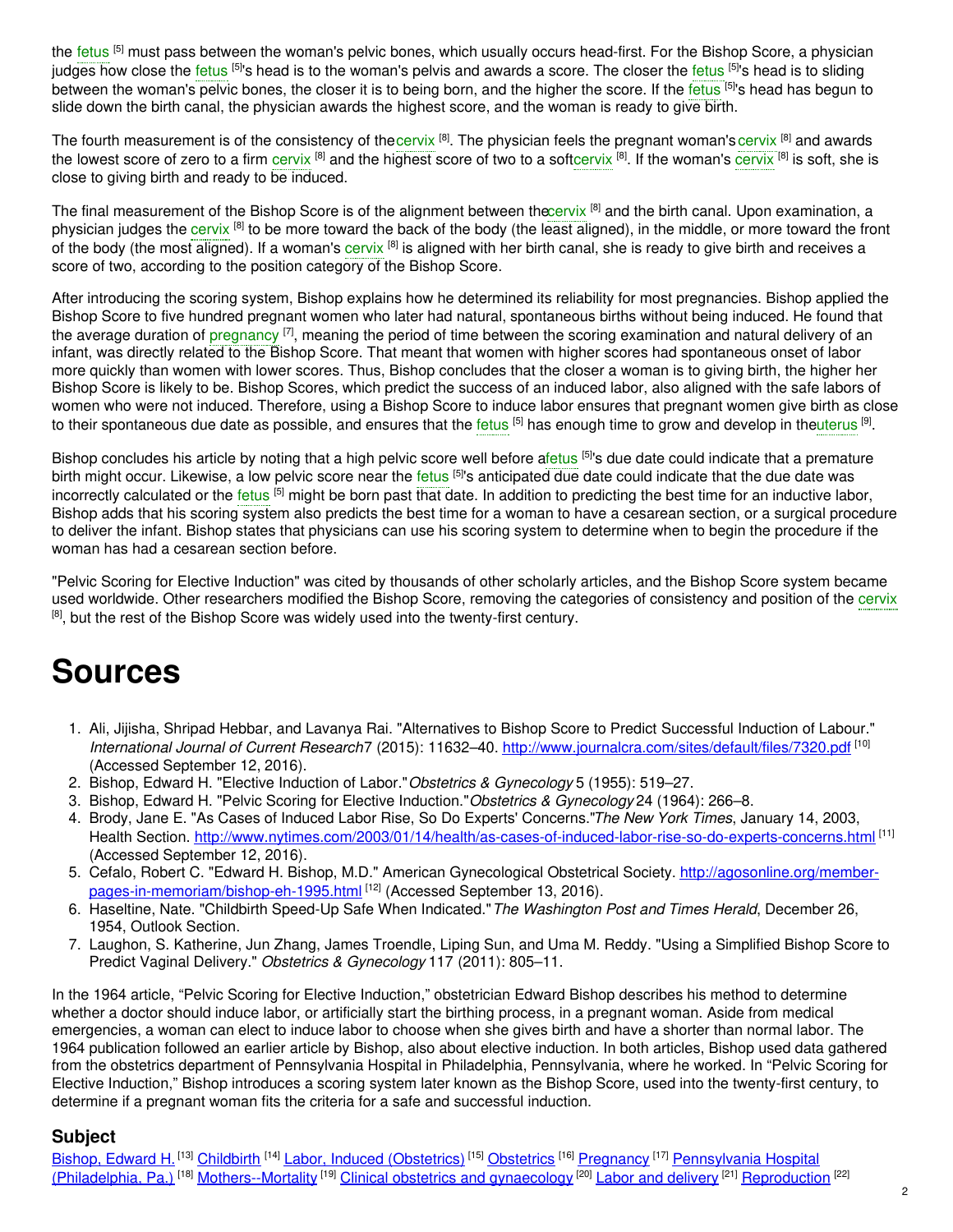## **Topic**

[Reproduction](https://embryo.asu.edu/topics/reproduction)<sup>[23]</sup> [Publications](https://embryo.asu.edu/topics/publications)<sup>[24]</sup>

#### **Publisher**

Arizona State University. School of Life Sciences. Center for Biology and Society. Embryo Project Encyclopedia.

#### **Rights**

Copyright Arizona Board of Regents Licensed as Creative Commons Attribution-NonCommercial-Share Alike 3.0 Unported (CC BY-NC-SA 3.0) http://creativecommons.org/licenses/by-nc-sa/3.0/

#### **Format**

#### [Articles](https://embryo.asu.edu/formats/articles)  $^{\left[ 25\right] }$

**Last Modified** Wednesday, July 4, 2018 - 04:40

**DC Date Accessioned** Thursday, February 23, 2017 - 18:06

## **DC Date Available**

Thursday, February 23, 2017 - 18:06

## **DC Date Created**

2017-02-23

#### **DC Date Created Standard**

Thursday, February 23, 2017 - 07:00

[Contact](https://embryo.asu.edu/contact) Us

© 2021 Arizona Board of Regents

The Embryo Project at Arizona State University, 1711 South Rural Road, Tempe Arizona 85287, United States

**Source URL:** https://embryo.asu.edu/pages/pelvic-scoring-elective-induction-1964-edward-bishop

#### **Links**

[1] https://embryo.asu.edu/pages/pelvic-scoring-elective-induction-1964-edward-bishop

- [2] https://embryo.asu.edu/keywords/labor
- [3] https://embryo.asu.edu/keywords/childbirth
- [4] https://embryo.asu.edu/search?text=induction
- [5] https://embryo.asu.edu/search?text=fetus
- [6] https://embryo.asu.edu/search?text=womb
- [7] https://embryo.asu.edu/search?text=pregnancy
- [8] https://embryo.asu.edu/search?text=cervix
- [9] https://embryo.asu.edu/search?text=uterus
- [10] http://www.journalcra.com/sites/default/files/7320.pdf
- [11] http://www.nytimes.com/2003/01/14/health/as-cases-of-induced-labor-rise-so-do-experts-concerns.html
- [12] http://agosonline.org/member-pages-in-memoriam/bishop-eh-1995.html
- [13] https://embryo.asu.edu/library-congress-subject-headings/bishop-edward-h
- [14] https://embryo.asu.edu/library-congress-subject-headings/childbirth
- [15] https://embryo.asu.edu/library-congress-subject-headings/labor-induced-obstetrics
- [16] https://embryo.asu.edu/library-congress-subject-headings/obstetrics
- [17] https://embryo.asu.edu/library-congress-subject-headings/pregnancy
- [18] https://embryo.asu.edu/library-congress-subject-headings/pennsylvania-hospital-philadelphia-pa
- [19] https://embryo.asu.edu/library-congress-subject-headings/mothers-mortality
- [20] https://embryo.asu.edu/library-congress-subject-headings/clinical-obstetrics-and-gynaecology
- [21] https://embryo.asu.edu/library-congress-subject-headings/labor-and-delivery
- [22] https://embryo.asu.edu/library-congress-subject-headings/reproduction
- [23] https://embryo.asu.edu/topics/reproduction
- [24] https://embryo.asu.edu/topics/publications